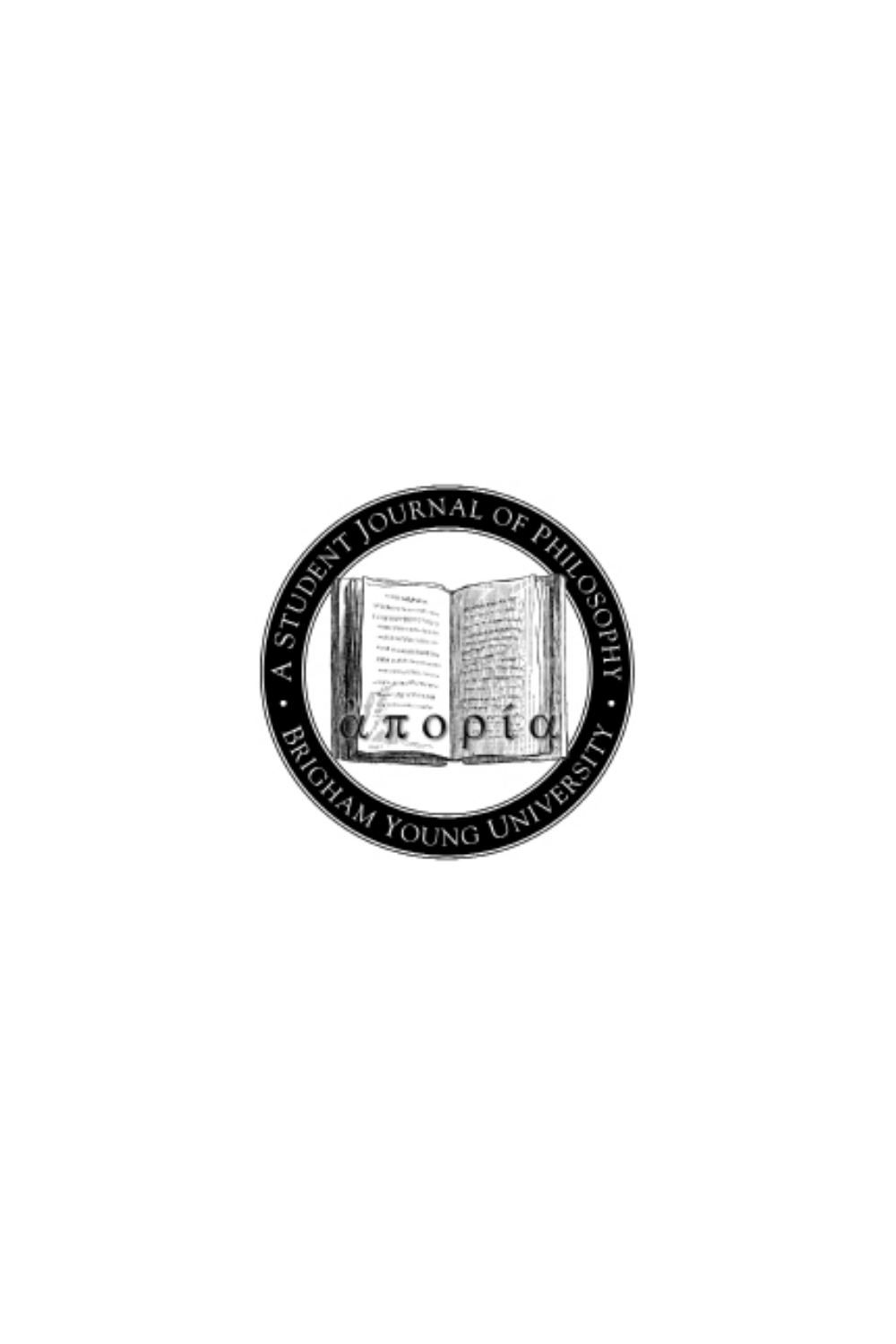© 2017 Department of Philosophy, Brigham Young University Printed in the United States of America

http://aporia.byu.edu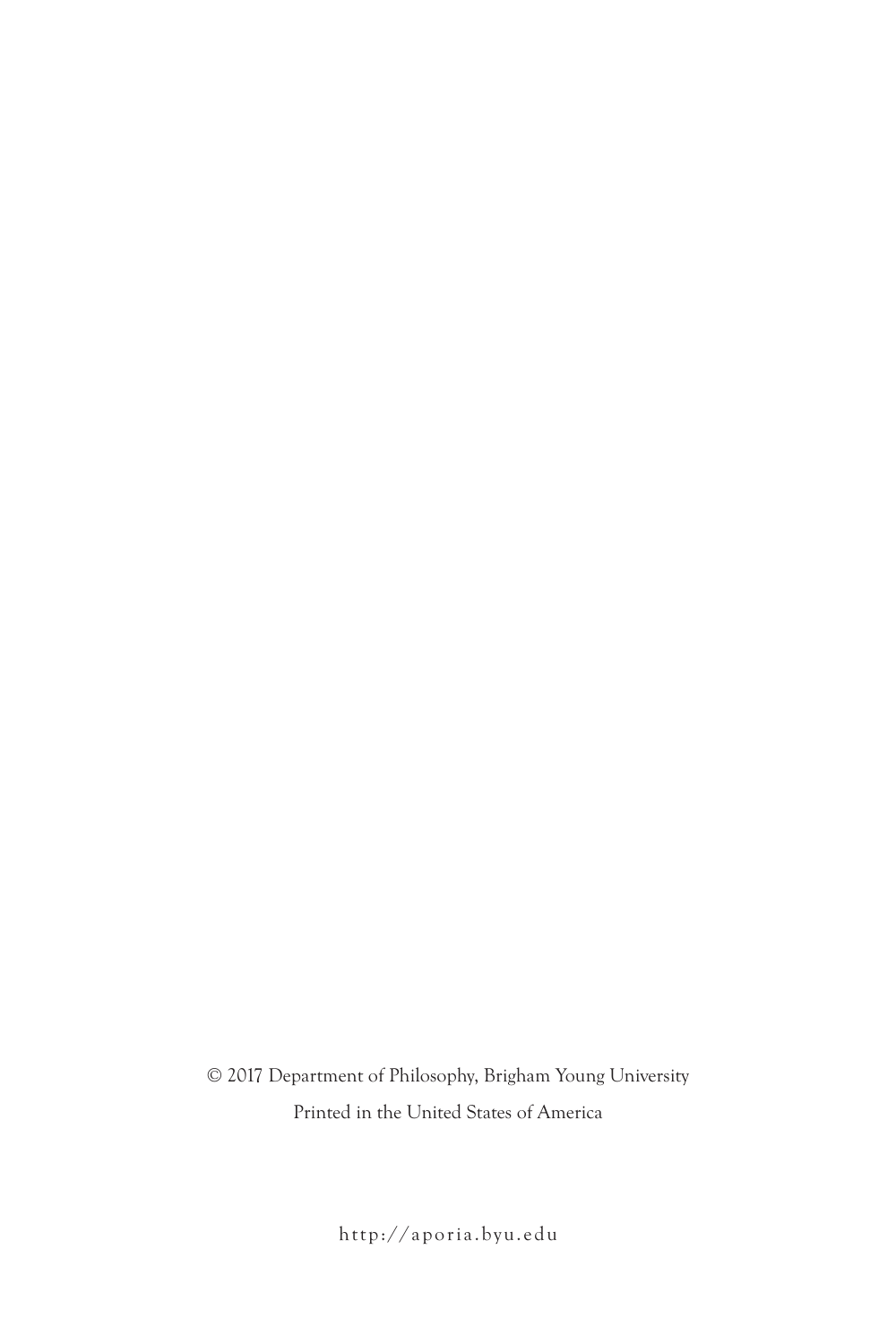## APORIA

## **A STUDENT JOURNAL OF PHILOSOPHY**

*volume 27 number 1 • Spring 2017*

Brigham Young University

Provo, Utah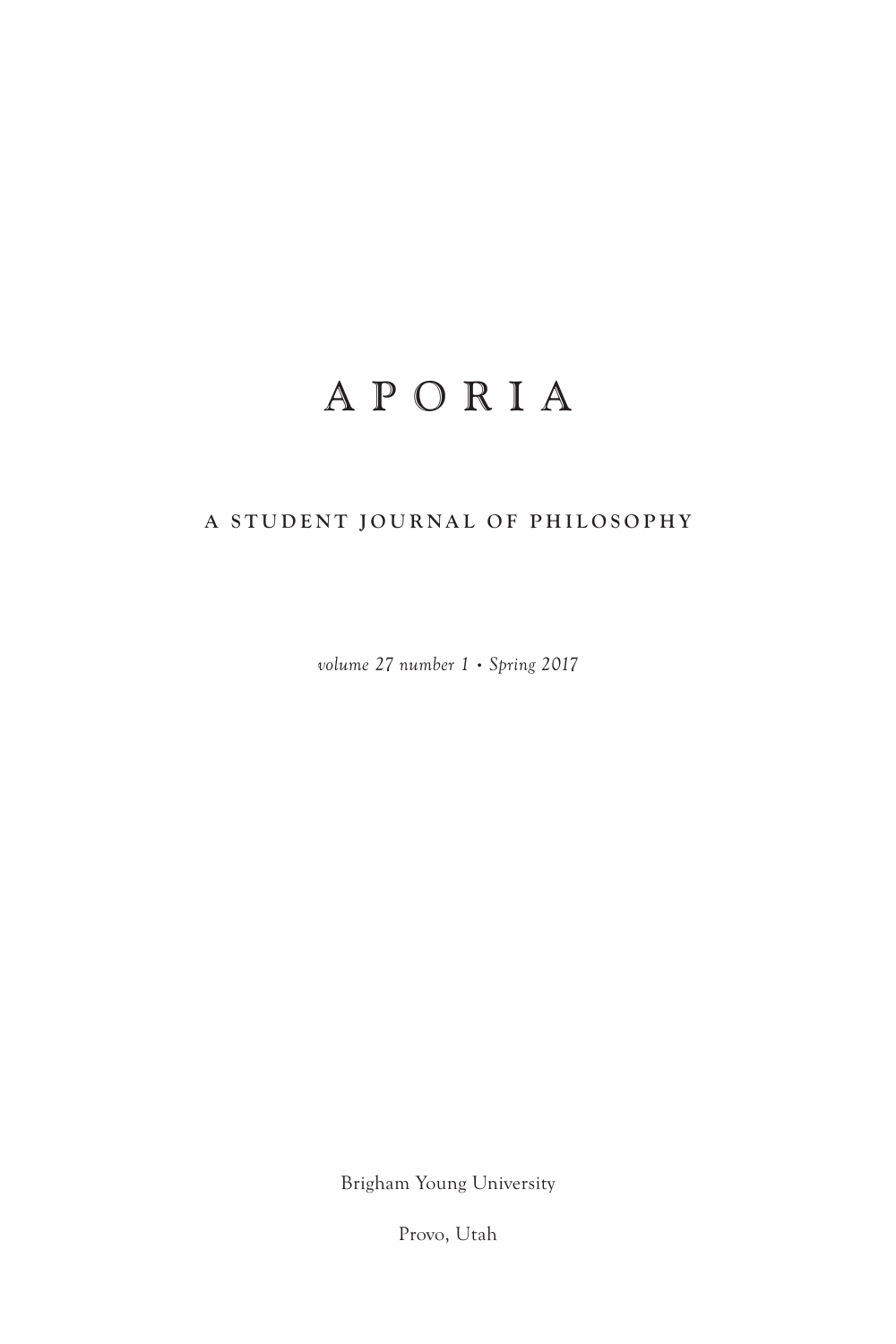## **APORIA**

a student journal of philosophy

#### **Editor** Elias Pratt

**Associate Editors** Kristen Blair Ariana Fuller Jacob Harris

*Aporia* is published twice each year by the Department of Philosophy at Brigham Young University and is dedicated to recognizing exemplary philosophical work at the undergraduate level. The spring issue each year includes the winning essays of the annual David H. Yarn Philosophical Essay Competition, which is open to BYU undergraduates only, along with other outstanding philosophical essays submitted by undergraduate philosophy students from around the world. The winners of the Yarn Competition are selected by a faculty committee independent of the student editors and staff, who make all other publishing decisions. The fall issue is published online and consists of papers selected by the editorial staff. Submissions are welcome from all undergraduate students, both at BYU and elsewhere.

The *Aporia* staff is especially grateful to those whose support makes this journal possible. Special thanks go to Professor Joseph Parry, chair of the Department of Philosophy, and Professor David Jensen, our faculty advisor. *Aporia* is funded by a generous contribution from the David H. Yarn Endowment. Those wishing to contribute to this fund may do so by contacting the BYU Department of Philosophy.

Opinions expressed herein are those of the respective authors and do not necessarily reflect the opinions of the editors, the Department of Philosophy, Brigham Young university, or its sponsor The Church of Jesus Christ of Latter-day Saints